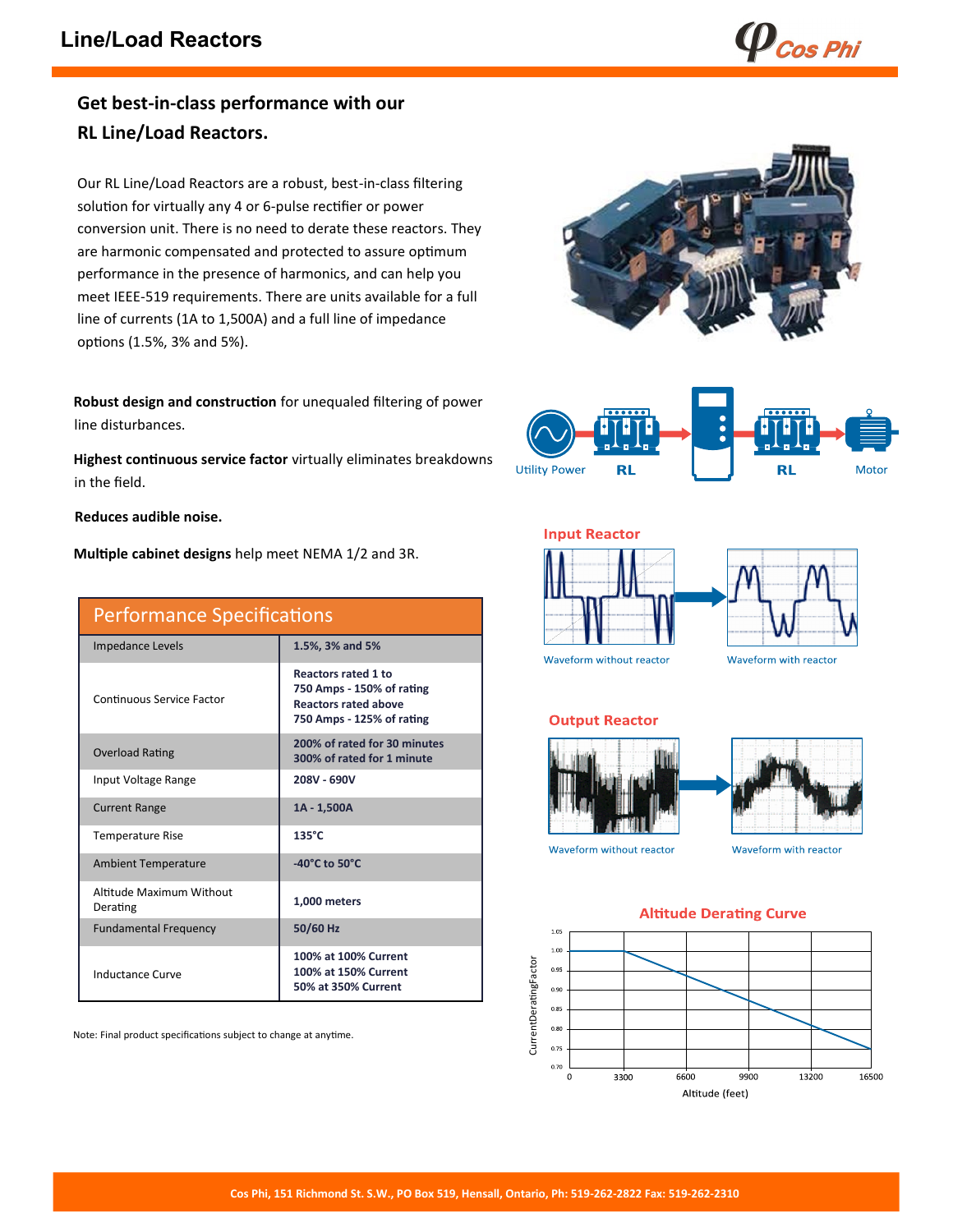## **Line/Load Reactor Enclosures**



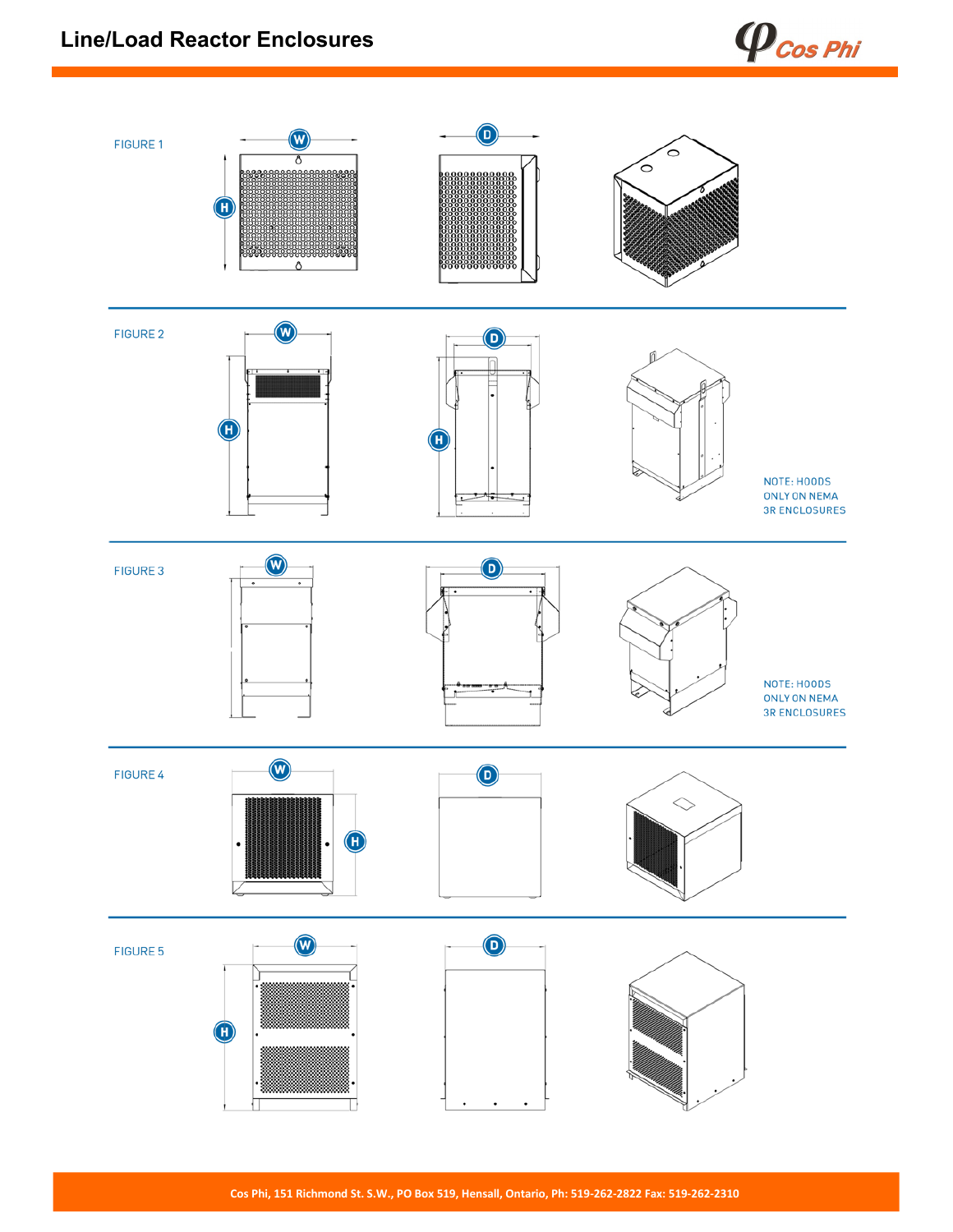#### **Line/Load Reactor Selection Tables**

| <b>Input</b><br>/oltage<br>& Hz                            | %<br>Impedance | 0.25 HP<br>0.18 kw       | 0.33 HP<br>0.25 kw | 0.5 HP<br>0.37 kw | 0.75 HP<br>0.55 kw | $1.0$ HP<br>0.75 kw | 1.5 HP<br>1.1 kw         | 2.0 HP<br>1.5 kw                      | 3.0 HP<br>2.2 kw | 5.0 HP<br>3.7 kw | 7.5 HP<br>5.5 kw | 10.0 HP<br>7.5 kw | 15.0 HP<br>11.0 kw | 20.0 HP<br>15.0 kw | 25.0 HP<br>18.5 kw | 30.0 HP<br>22.0 kw |
|------------------------------------------------------------|----------------|--------------------------|--------------------|-------------------|--------------------|---------------------|--------------------------|---------------------------------------|------------------|------------------|------------------|-------------------|--------------------|--------------------|--------------------|--------------------|
| Three Phase Input or Output Applications Selected by Motor |                |                          |                    |                   |                    |                     |                          |                                       |                  |                  |                  |                   |                    |                    |                    |                    |
| 208V<br>60 Hz                                              | 3%             | RL-00204                 | RL-00204           | RL-00401          | RL-00401           | RL-00802            | RL-00801                 | RL-00801                              | RL-01801         | RL-03501         | RL-03501         | RL-05501          | RL-05501           | RL-08001           | RL-10001           | RL-13001           |
| 208V<br>60 Hz                                              | 5%             | RL-00201                 | RL-00201           | RL-00402          | RL-00402           | RL-00802            | RL-00802                 | RL-00801                              | RL-01802         | RL-03502         | RL-03502         | RL-03501          | RL-05501           | RL-08001           | RL-08001           | RL-10001           |
| 240V<br>60 Hz                                              | 3%             | RL-00201                 | RL-00204           | RL-00204          | RL-00401           | RL-00401            | RL-00801                 | RL-00801                              | RL-01201         | RL-01801         | RL-02501         | RL-03501          | RL-04501           | RL-05501           | RL-08001           | RL-10001           |
| 240V<br>60 Hz                                              | 5%             | RL-00202                 | RL-00201           | RL-00201          | RL-00402           | RL-00402            | RL-00802                 | RL-00802                              | RL-01202         | RL-01802         | RL-03502         | RL-03502          | RL-05502           | RL-08002           | RL-08001           | RL-10002           |
| 400V<br>50 Hz                                              | 3%             | RL-00103                 | RL-00103           | RL-00202          | RL-00202           | RL-00201            | RL-00403                 | RL-00402                              | RL-00803         | RL-00802         | RL-01202         | RL-01802          | RL-02502           | RL-03502           | RL-04502           | RL-04502           |
| 400V<br>50 Hz                                              | 5%             | RL-00102                 | RL-00102           | RL-00203          | RL-00203           | RL-00202            | RL-00404                 | RL-00403                              | RL-00804         | RL-00803         | RL-01203         | RL-01803          | RL-02503           | RL-03503           | RL-04503           | RL-04503           |
| 480V<br>60 Hz                                              | 3%             | RL-00103                 | RL-00103           | RL-00104          | RL-00201           | RL-00201            | RL-00201                 | RL-00402                              | RL-00803         | RL-00802         | RL-01202         | RL-01802          | RL-02502           | RL-03502           | RL-03502           | RL-04502           |
| 480V<br>60 Hz                                              | 5%             | RL-00102                 | RL-00102           | RL-00103          | RL-00202           | RL-00202            | RL-00202                 | RL-00403                              | RL-00804         | RL-00803         | RL-01203         | RL-01803          | RL-02503           | RL-03503           | RL-03503           | RL-04503           |
| 600V<br>60 Hz                                              | 3%             | RL-00102                 | RL-00102           | RL-00103          | RL-00202           | RL-00202            | RL-00202                 | RL-00403                              | RL-00403         | RL-00803         | RL-01202         | RL-01202          | RL-01802           | RL-02502           | RL-02502           | RL-03502           |
| 600V<br>60 Hz                                              | 5%             | RL-00101                 | RL-00101           | RL-00102          | RL-00203           | RL-00403            | RL-00203                 | RL-00404                              | RL-00404         | RL-00804         | RL-01203         | RL-01203          | RL-01803           | RL-02503           | RL-02503           | RL-03503           |
| 690V<br>50 Hz                                              | 2%             | $\overline{\phantom{a}}$ |                    |                   | í,                 | ×                   | $\overline{\phantom{a}}$ | ÷                                     | RL-00403         | RL-00402         | RL-00401         | RL-00802          | RL-01202           | RL-01802           | RL-01802           | RL-02502           |
| 690V<br>50 Hz                                              | 3%             | ×,                       |                    |                   | í,                 |                     | $\overline{\phantom{a}}$ | $\overline{\phantom{a}}$              | RL-00402         | RL-00403         | RL-00401         | RL-00803          | RL-01203           | RL-01803           | RL-01803           | RL-02503           |
|                                                            |                |                          |                    |                   |                    |                     |                          | <b>Single Phase Input Applicatons</b> |                  |                  |                  |                   |                    |                    |                    |                    |
| 120V<br>60 Hz                                              | 5%             | RL-00801                 | RL-01201           | RL-01801          | RL-02501           | RL-02501            | RL-03503                 | RL-03501                              | RL-05501         | RL-10001         | RL-13001         | RL-13001          |                    | ٠                  | ÷                  |                    |
| 208V<br>60 Hz                                              | 5%             | RL-00401                 | RL-00401           | RL-00401          | RL-01202           | RL-00801            | RL-01201                 | RL-02502                              | RL-03502         | RL-03501         | RL-04501         | RL-05501          | RL-08001           | RL-13001           | RL-13001           | RL-16001           |
| 240V<br>60 Hz                                              | 5%             | RL-00402                 | RL-00401           | RL-00803          | RL-00802           | RL-01202            | RL-01201                 | RL-01201                              | RL-01801         | RL-04502         | RL-08002         | RL-08002          | RL-08001           | RL-10001           | RL-16002           | RL-<br>20002B14    |
| 240V<br>50 Hz                                              | 5%             | RL-00403                 | RL-00402           | RL-00803          | RL-00802           | RL-01202            | RL-01201                 | RL-01201                              | RL-01801         | RL-04502         | RL-08002         | RL-08002          | RL-08001           | RL-10001           | RL-16002           | RL-<br>20002B14    |
| 400V<br>50 Hz                                              | 5%             | RL-00103                 | RL-00202           | RL-00201          | RL-00201           | RL-00403            | RL-00402                 | RL-00803                              | RL-01203         | RL-01803         | RL-02503         | RL-03503          | RL-04502           | RL-05502           | RL-08002           | RL-08002           |
| 480V<br>60 Hz                                              | 5%             | RL-00202                 | RL-00202           | RL-00202          | RL-00404           | RL-00403            | RL-00402                 | RL-00803                              | RL-01203         | RL-01803         | RL-02503         | RL-02502          | RL-05503           | RL-08003           | RL-08003           | RL-08003           |
| 600V<br>60 Hz                                              | 5%             | RL-00102                 | RL-00103           | RL-00202          | RL-00202           | RL-00404            | RL-00403                 | RL-00403                              | RL-00803         | RL-01203         | RL-01803         | RL-02503          | RL-03503           | RL-04503           | RL-05503           | RL-08003           |

 $\boldsymbol{\varphi}$ Cos Phi

#### **Impedance Rating:**

**3% impedance** reactors are typically sufficient to absorb power line spikes and motor current surges. They will prevent nuisance tripping of drives or circuit breakers in most applications.

**5% impedance** reactors are best for reducing harmonic currents and frequencies. Use them when you must reduce VFD drive generated harmonics, and to reduce motor operating temperature, or to reduce motor noise.

\*The effective impedance of the reactor changes with actual RMS current. A 5% impedance reactor becomes 3% if its current is reduced to 60%.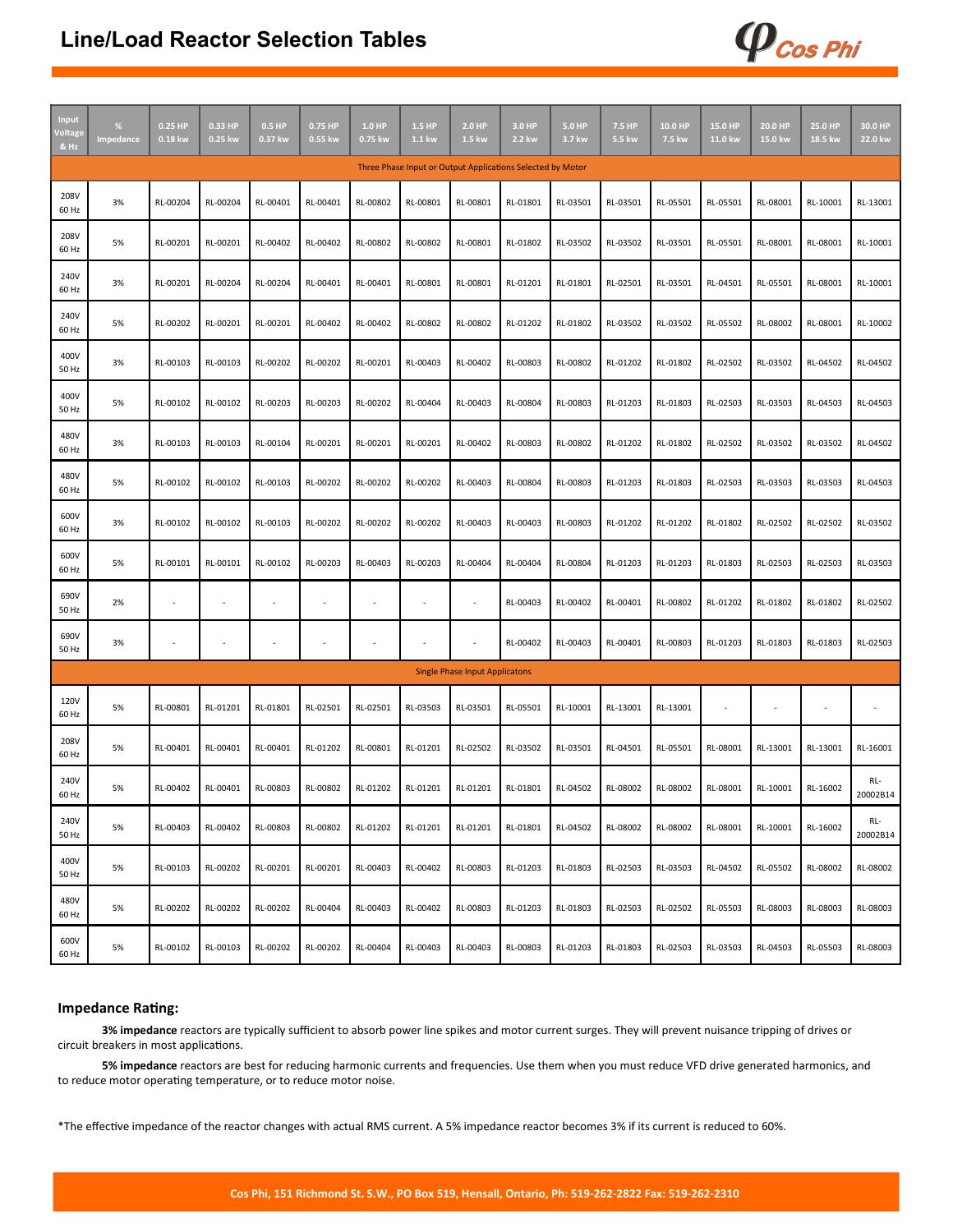## **Line/Load Reactor Selection Tables**

| 40.0 HP<br>30.0 kw                                         | 50.0 HP<br>37.5 kw | 60.0 HP<br>45.0 kw | 75.0 HP<br>55.0 kw | 100.0 HP<br>75.0 kw | 125.0 HP<br>93.0 kw      | 150.0 HP<br>112.0 kw     | 200.0 HP<br>150.0 kw                   | 250.0 HP<br>187.0 kw | 300.0 HP<br>225.0 kw     | 350.0 HP<br>262.0 kw | 400.0 HP<br>300.0 kw     | 500.0 HP<br>375.0 kw | 600.0 HP<br>450.0 kw | 700.0 HP<br>550.0 kw     | 800.0 HP<br>600.0 kw |
|------------------------------------------------------------|--------------------|--------------------|--------------------|---------------------|--------------------------|--------------------------|----------------------------------------|----------------------|--------------------------|----------------------|--------------------------|----------------------|----------------------|--------------------------|----------------------|
| Three Phase Input or Output Applications Selected by Motor |                    |                    |                    |                     |                          |                          |                                        |                      |                          |                      |                          |                      |                      |                          |                      |
| RL-13001                                                   | RL-16001           | RL-<br>20001B14    | RL-<br>25001B14    | RL-<br>32001B14     | RL-<br>50001B14          | RL-<br>50001B14          | RL-60001                               | RL-75001             | RL-<br>85001B14          | RL-<br>100001B14     | RL-<br>120001B14         | RL-140001            |                      |                          |                      |
| RL-13001                                                   | RL-16001           | RL-<br>20002B14    | RL-<br>25002B14    | RL-<br>32001B14     | RL-50002                 | RL-60002                 | RL-60001                               | RL-75002             | RL-<br>85001B14          | RL-<br>100002B14     | RL-<br>120002B14         | RL-140001            | ä,                   |                          |                      |
| RL-13001                                                   | RL-13001           | RL-16001           | RL-<br>20001B14    | RL-<br>25001B14     | RL-<br>32001B14          | RL-<br>40001B14          | RL-<br>50001B14                        | RL-60001             | RL-75001                 | RL-<br>85001B14      | RL-<br>100001B14         | RL-<br>120001B14     |                      |                          |                      |
| RL-13002                                                   | RL-13001           | RL-16002           | RL-<br>20002B14    | RL-<br>25002B14     | RL-<br>32002B14          | RL-<br>40002B14          | RL-50002                               | RL-60002             | RL-75002                 | RL-<br>85002B14      | RL-<br>100002B14         | RL-<br>120002B14     | ÷                    | $\overline{\phantom{a}}$ |                      |
| RL-05502                                                   | RL-08002           | RL-10002           | RL-13002           | RL-16002            | RL-<br>20002B14          | RL-<br>25002B14          | RL-<br>32002B14                        | RL-<br>40002B14      | RL-<br>40002B14          | RL-50002             | RL-60002                 | RL-75002             | RL-02B14             | RL-<br>100002B14         | RL-<br>120002B1<br>4 |
| RL-05503                                                   | RL-08003           | RL-10003           | RL-13003           | RL-16003            | RL-<br>20003B14          | RL-<br>25003B14          | RL-<br>32003B14                        | RL-<br>40003B14      | RL-<br>40003B14          | RL-50003             | RL-60003                 | RL-75003             | RL-03B14             | RL-<br>100003B14         | RL-<br>120003B1<br>4 |
| RL-05502                                                   | RL-08002           | RL-08002           | RL-10002           | RL-13002            | RL-16002                 | RL-<br>20002B14          | RL-<br>25002B14                        | RL-<br>32002B14      | RL-<br>40002B14          | RL-50002             | RL-50002                 | RL-60002             | RL-75002             | RL-<br>85002B14          | RL-<br>100002B1<br>4 |
| RL-05503                                                   | RL-08003           | RL-08003           | RL-10003           | RL-13003            | RL-16003                 | RL-<br>20003B14          | RL-<br>25003B14                        | RL-<br>32003B14      | RL-<br>40003B14          | RL-50003             | RL-50003                 | RL-60003             | RL-75003             | RL-<br>85003B14          | RL-<br>100003B1<br>4 |
| RL-04502                                                   | RL-05502           | RL-08002           | RL-08002           | RL-10002            | RL-13002                 | RL-16002                 | RL-<br>20002B14                        | RL-<br>25002B14      | RL-<br>32002B14          | RL-<br>40002B14      | RL-<br>40002B14          | RL-50002             | RL-60002             | RL-75002                 | RL-<br>85002B14      |
| RL-04503                                                   | RL-05503           | RL-08003           | RL-08003           | RL-10003            | RL-13003                 | RL-16003                 | RL-<br>20003B14                        | RL-<br>25003B14      | RL-<br>32003B14          | RL-<br>40003B14      | RL-<br>40003B14          | RL-50003             | RL-60003             | RL-75003                 | RL-<br>85003B14      |
| RL-02501                                                   | RL-03501           | RL-04502           | RL-05502           | RL-08002            | RL-08002                 | RL-10002                 | RL-13002                               | RL-13002             | RL-16002                 | RL-<br>20002B14      | RL-<br>25002B14          | RL-<br>32002B14      | RL-<br>40002B14      | RL-<br>40002B14          | RL-50002             |
| RL-02503                                                   | RL-03503           | RL-04503           | RL-05503           | RL-08003            | RL-08002                 | RL-10003                 | RL-13003                               | RL-13003             | RL-16003                 | RL-<br>20003B14      | RL-<br>25003B14          | RL-<br>32003B14      | RL-<br>40003B14      | RL-<br>40003B14          | RL-50003             |
|                                                            |                    |                    |                    |                     |                          |                          | <b>Single Phase Input Applicaitons</b> |                      |                          |                      |                          |                      |                      |                          |                      |
|                                                            |                    | $\sim$             |                    |                     |                          |                          |                                        |                      |                          |                      |                          |                      |                      |                          |                      |
| RL-<br>20001B14                                            | RL-<br>25001B14    | RL-<br>32001B14    | RL-<br>40001B14    | RL-<br>50001B14     |                          | $\overline{\phantom{a}}$ | ٠                                      | $\blacksquare$       | $\overline{\phantom{a}}$ |                      | $\overline{\phantom{a}}$ |                      | ÷,                   |                          |                      |
| RL-<br>25002B14                                            | RL-<br>32002B14    | RL-<br>40002B14    | RL-50002           | RL-60002            |                          |                          |                                        |                      | ٠                        |                      |                          |                      | ÷                    |                          |                      |
| RL-<br>25002B14                                            | RL-<br>32002B14    | RL-<br>40002B14    | RL-50002           | RL-60002            |                          | ÷                        |                                        |                      | ÷,                       |                      | $\overline{a}$           |                      |                      |                          |                      |
| RL-10002                                                   | RL-13003           | RL-16003           | RL-<br>20003B14    | RL-<br>25003B14     | $\overline{\phantom{a}}$ | ÷,                       | ٠                                      |                      | $\overline{\phantom{a}}$ | $\sim$               | ×.                       |                      | ä,                   |                          |                      |
| RL-10002                                                   | RL-13003           | RL-16003           | RL-<br>20003B14    | RL-<br>25003B14     | RL-<br>32003B14          | RL-<br>40003B14          | RL-50003                               |                      |                          |                      |                          |                      | ÷,                   |                          |                      |
| RL-08002                                                   | RL-10003           | RL-13003           | RL-16003           | RL-<br>20003B14     | RL-<br>25003B14          | RL-<br>25003B14          | RL-<br>40003B14                        |                      |                          |                      |                          |                      | ä,                   |                          |                      |

 $\boldsymbol{\varphi}$ <sub>Cos Phi</sub>

#### **Impedance Rating:**

**3% impedance** reactors are typically sufficient to absorb power line spikes and motor current surges. They will prevent nuisance tripping of drives or circuit breakers in most applications.

**5% impedance** reactors are best for reducing harmonic currents and frequencies. Use them when you must reduce VFD drive generated harmonics, and to reduce motor operating temperature, or to reduce motor noise.

\*The effective impedance of the reactor changes with actual RMS current. A 5% impedance reactor becomes 3% if its current is reduced to 60%.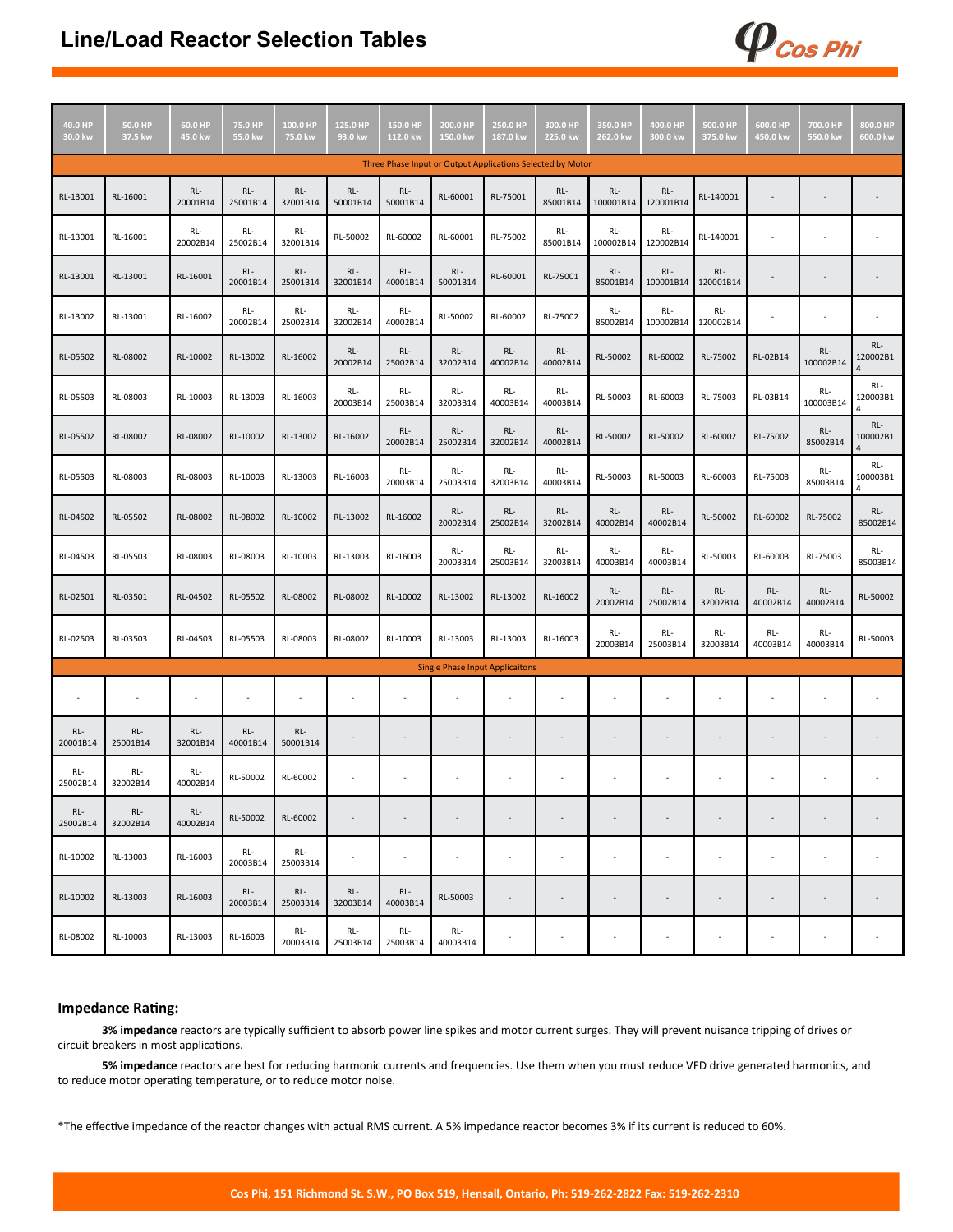## **Line/Load Reactor Selection Tables**



|                                   |                       |                  | <b>Open</b>       |                             |                             |
|-----------------------------------|-----------------------|------------------|-------------------|-----------------------------|-----------------------------|
| <b>Open Part</b><br><b>Number</b> | <b>Amps</b><br>Rating | Inductance<br>mh | <b>Watts Loss</b> | <b>Open Weight</b><br>(lbs) | Size (In) (H<br>x W x D     |
| RL-00101                          | 1                     | 100              | 13.5              | 2.2                         | 3.5 x 3.8 x 1.2             |
| RL-00102                          | $\mathbf{1}$          | 50               | 12.8              | 2.1                         | 3.5 x 3.8 x 1.2             |
| RL-00103                          | $\mathbf{1}$          | 36               | 11.9              | 2.1                         | 3.5 x 3.8 x 1.2             |
| RL-00104                          | $\mathbf{1}$          | 18               | 9.6               | $\overline{2}$              | 3.5 x 3.8 x 1.2             |
| RL-00201                          | $\overline{2}$        | 12               | 7.5               | $\overline{4}$              | 4.1 x 4.4 x 2.8             |
| RL-00202                          | $\overline{2}$        | 20               | 11.3              | 4                           | 4.1 x 4.4 x 2.8             |
| RL-00203                          | $\overline{2}$        | 32               | 16                | 4                           | 4.1 x 4.4 x 2.8             |
| RL-00204                          | $\overline{2}$        | 6                | 10.7              | 3                           | 4.1 x 4.4 x 2.5             |
| RL-00401                          | 4                     | 3                | 14.5              | 4                           | 4.1 x 4.4 x 2.8             |
| RL-00402                          | $\overline{4}$        | 6.5              | 20                | 4                           | 4.1 x 4.4 x 2.8             |
| RL-00403                          | $\overline{4}$        | 9                | 20                | 5                           | 4.1 x 4.4 x 3.4             |
| RL-00404                          | 4                     | 12               | 21                | 6                           | 4.1 x 4.4 x 3.4             |
| RL-00801                          | 8                     | 1.5              | 19.5              | $\overline{7}$              | 4.8 x 6 x 3                 |
| RL-00802                          | 8                     | 3                | 29                | 8                           | 4.8 x 6 x 3                 |
| RL-00803                          | 8                     | 5                | 25.3              | $11\,$                      | 4.8 x 6 x 3.4               |
| RL-00804                          | 8                     | 7.5              | 28                | 13                          | 4.8 x 6 x 3.4               |
| RL-01201                          | 12                    | 1.3              | 26                | 9                           | 5 x 6 x 3.3                 |
| RL-01202                          | 12                    | 2.5              | 31                | 10                          | 5 x 6 x 3.3                 |
| RL-01203                          | 12                    | 4.2              | 41                | 18                          | 5 x 6 x 3.9                 |
| RL-01801                          | 18                    | 0.8              | 36                | 9                           | 5.3 x 6 x 3.2               |
| RL-01802                          | 18                    | 1.5              | 43                | 12                          | 5.3 x 6 x 3.5               |
| RL-01803                          | 18                    | 2.5              | 43                | 16                          | 6.1 $\times$ 8.1 $\times$ 4 |
| RL-02501                          | 25                    | 0.5              | 48                | $11\,$                      | 5.8 x 7.2 x 3.5             |
| RL-02502                          | 25                    | 1.2              | 52                | 14                          | 5.8 x 7.2 x 3.5             |
| RL-02503                          | 25                    | 1.8              | 61                | 20                          | 5.8 x 7.2 x 4.3             |
| RL-03501                          | 35                    | 0.4              | 49                | 14                          | 5.8 x 7.2 x 4               |
| RL-03502                          | 35                    | 0.8              | 54                | 16                          | 5.8 x 7.2 x 4               |
| RL-03503                          | 35                    | 1.2              | 54                | 30                          | 7.4 x 9 x 4.7               |
| RL-04501                          | 45                    | 0.3              | 54                | 23                          | 7.4 x 9 x 4.7               |
| RL-04502                          | 45                    | 0.7              | 62                | 28                          | 7.4 x 9 x 4.7               |
| RL-04503                          | 45                    | 1.2              | 65                | 39                          | 7.3 x 9 x 5.3               |
| RL-05501                          | 55                    | 0.3              | 64                | 24                          | 7.3 x 9 x 5.3               |
| RL-05502                          | 55                    | 0.5              | 67                | 27                          | 7 x 9 x 5.3                 |
| RL-05503                          | 55                    | 0.9              | 71                | 41                          | 7 x 9 x 6                   |
| RL-08001                          | 80                    | 0.2              | 82                | 25                          | 7.2 x 9 x 6.3               |
| RL-08002                          | 80                    | 0.4              | 86                | 33                          | 7.2 x 9 x 6.5               |
| RL-08003                          | 80                    | 0.7              | 96                | 61                          | 8.5 x 10.8 x 6.8            |
|                                   |                       |                  |                   |                             |                             |
| RL-10001                          | 100                   | 0.2              | 94                | 29                          | 7.3 x 9 x 6.5               |
| RL-10002                          | 100                   | 0.3              | 84                | 37                          | 7.3 x 9 x 6.8               |
| RL-10003                          | 100                   | 0.5              | 108               | 74                          | 8.25 x 10.8 x 6.16          |
| RL-13001                          | 130                   | 0.1              | 108               | 29                          | 7 x 9 x 4.66                |
| RL-13002                          | 130                   | 0.2              | 180               | 43                          | 7.2 x 9 x 6.8               |
| RL-13003                          | 130                   | 0.3              | 128               | 64                          | 8.5 x 11 x 6.16             |
|                                   |                       |                  |                   |                             |                             |

Note: Weights and dimensions are for reference only. Please visit **mtecorp.com** for detailed information.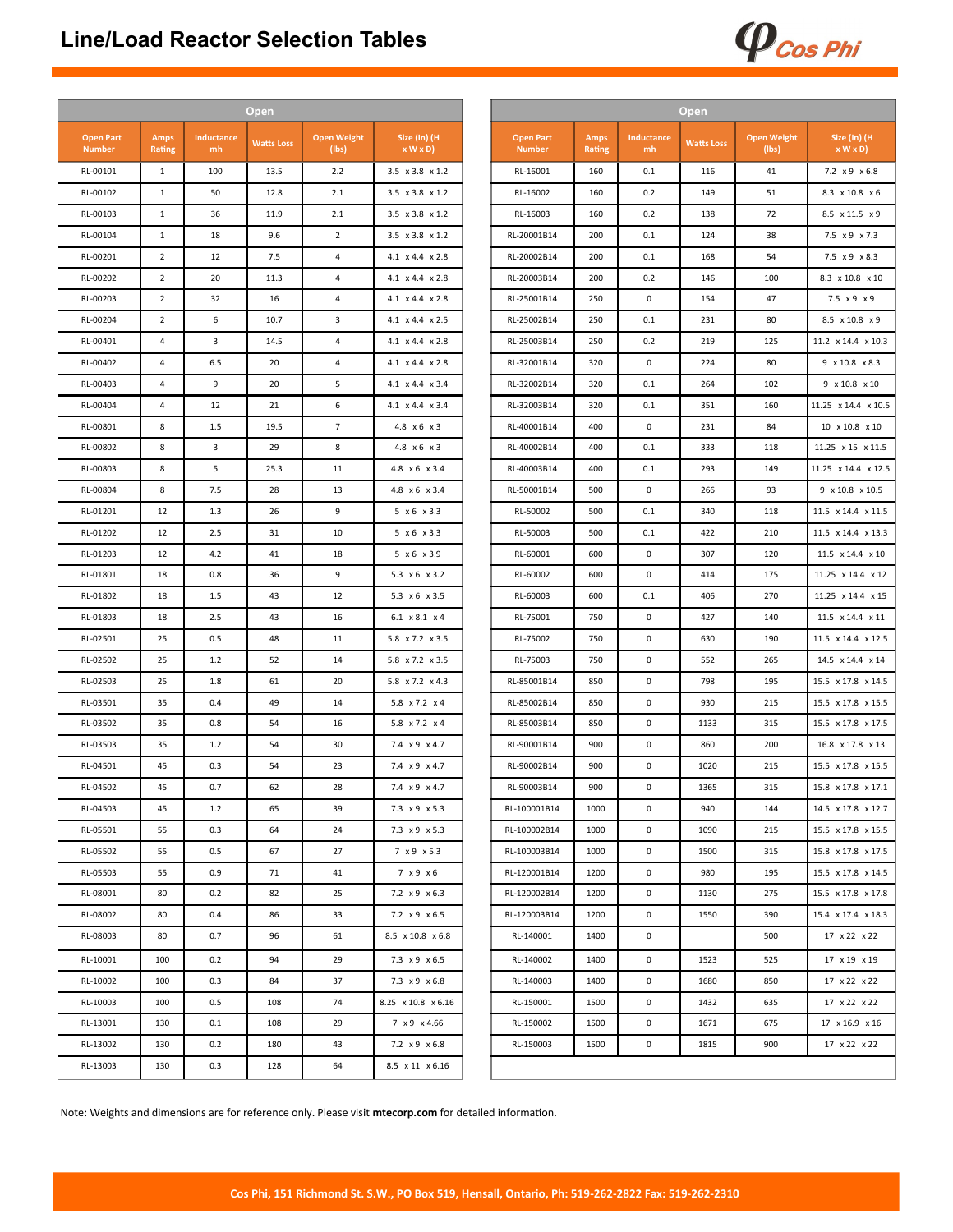# **Line/Load Reactor Selection Tables - w/Enclosure NEMA 1/2**



| Part#    | Weight<br>(lbs) | <b>Cabinet</b> | Size (In)<br>H x W x D | Ref Fig. |
|----------|-----------------|----------------|------------------------|----------|
| RL-00111 | 9               | CAB-8          | $8 \times 8 \times 6$  | 1        |
| RL-00112 | 9               | CAB-8          | 8 x 8 x 6              | 1        |
| RL-00113 | 9               | CAB-8          | 8x8x6                  | 1        |
| RL-00114 | 9               | $CAB-8$        | 8x8x6                  | 1        |
| RL-00211 | 11              | CAB-8          | 8 x 8 x 6              | 1        |
| RL-00212 | 11              | CAB-8          | 8 x 8 x 6              | 1        |
| RL-00213 | 11              | CAB-8          | 8x8x6                  | 1        |
| RL-00214 | 10              | CAB-8          | 8x8x6                  | 1        |
| RL-00411 | 11              | CAB-8          | 8 x 8 x 6              | 1        |
| RL-00412 | 11              | $CAB-8$        | 8x8x6                  | 1        |
| RL-00413 | 12              | $CAB-8$        | 8x8x6                  | 1        |
| RL-00414 | 13              | CAB-8          | 8x8x6                  | 1        |
| RL-00811 | 14              | CAB-8          | 8 x 8 x 6              | 1        |
| RL-00812 | 15              | CAB-8          | 8 x 8 x 6              | 1        |
| RL-00813 | 18              | CAB-8          | 8x8x6                  | 1        |
| RL-00814 | 20              | CAB-8          | 8x8x6                  | 1        |
| RL-01211 | 16              | CAB-8          | $8 \times 8 \times 6$  | 1        |
| RL-01212 | 17              | CAB-8          | 8x8x6                  | 1        |
| RL-01213 | 25              | CAB-8          | 8x8x6                  | 1        |
| RL-01811 | 16              | CAB-8          | 8 x 8 x 6              | 1        |
| RL-01812 | 19              | CAB-8          | 8x8x6                  | 1        |
| RL-01813 | 34              | CAB-13V        | 13 x 13 x 13           | 4        |
| RL-02511 | 29              | CAB-13V        | 13 x 13 x 13           | 4        |
| RL-02512 | 32              | CAB-13V        | 13 x 13 x 13           | 4        |
| RL-02513 | 38              | CAB-13V        | 13 x 13 x 13           | 4        |
| RL-03511 | 32              | CAB-13V        | 13 x 13 x 13           | 4        |
| RL-03512 | 34              | CAB-13V        | 13 x 13 x 13           | 4        |
| RL-03513 | 48              | CAB-13V        | 13 x 13 x 13           | 4        |
| RL-04511 | 41              | CAB-13V        | 13 x 13 x 13           | 4        |
| RL-04512 | 46              | CAB-13V        | 13 x 13 x 13           | 4        |
| RL-04513 | 57              | CAB-13V        | 13 x 13 x 13           | 4        |
| RL-05511 | 42              | CAB-13V        | 13 x 13 x 13           | 4        |
| RL-05512 | 45              | CAB-13V        | 13 x 13 x 13           | 4        |
| RL-05513 | 5               | CAB-13V        | 13 x 13 x 13           | 4        |
| RL-08011 | 43              | CAB-13V        | 13 x 13 x 13           | 4        |
| RL-08012 | 51              | $CAB-13V$      | 13 x 13 x 13           | 4        |
| RL-08013 | 79              | CAB-13V        | 13 x 13 x 13           | 4        |
| RL-10011 | 47              | CAB-13V        | 13 x 13 x 13           | 4        |
| RL-10012 | 55              | CAB-13V        | 13 x 13 x 13           | 4        |
| RL-10013 | 92              | CAB-13V        | 13 x 13 x 13           | 4        |
| RL-13011 | 47              | CAB-13V        | 13 x 13 x 13           | 4        |
| RL-13012 | 61              | CAB-13V        | 13 x 13 x 13           | 4        |
| RL-13011 | 82              | CAB-13V        | 13 x 13 x 13           | 4        |
| RL-16011 | 59              | CAB-13V        | 13 x 13 x 13           | 4        |

| Part #       | Weight<br>(lbs) | <b>Cabinet</b> | Size (In)<br>H x W x D   | Ref Fig. |
|--------------|-----------------|----------------|--------------------------|----------|
| RL-16012     | 69              | CAB-13V        | 13 x 13 x 13             | 4        |
| RL-16013     | 90              | $CAB-13V$      | 13 x 13 x 13             | 4        |
| RL-16011     | 59              | CAB-13V        | 13 x 13 x 13             | 4        |
| RL-16012     | 69              | <b>CAB-13V</b> | 13 x 13 x 13             | 4        |
| RL-16013     | 90              | CAB-13V        | 13 x 13 x 13             | 4        |
| RL-20011B14  | 56              | CAB-13V        | $13 \times 13 \times 13$ | 4        |
| RL-20012B14  | 72              | CAB-13V        | 13 x 13 x 13             | 4        |
| RL-20013B14  | 118             | CAB-13V        | 13 x 13 x 13             | 4        |
| RL-25011B14  | 65              | CAB-13V        | 13 x 13 x 13             | 4        |
| RL-25012B14  | 104             | <b>CAB-17V</b> | 24 x 17 x 18.4           | 5        |
| RL-25013B14  | 149             | CAB-17V        | 24 x 17 x 18.4           | 5        |
| RL-32011B14  | 104             | <b>CAB-17V</b> | 24 x 17 x 18.4           | 5        |
| RL-32012B14  | 126             | CAB-17V        | 24 x 17 x 18.4           | 5        |
| RL-32013B14  | 184             | <b>CAB-17V</b> | 24 x 17 x 18.4           | 5        |
| RL-40011B14  | 108             | <b>CAB-17V</b> | 24 x 17 x 18.4           | 5        |
| RL-40012B14  | 142             | <b>CAB-17V</b> | 24 x 17 x 18.4           | 5        |
| RL-40013B14  | 173             | <b>CAB-17V</b> | 24 x 17 x 18.4           | 5        |
| RL-50011B14  | 117             | $CAB-17V$      | 24 x 17 x 18.4           | 5        |
| RL-50012     | 262             | CAB-26C        | 47 x 27 x 25             | 3        |
| RL-50013     | 354             | CAB-26C        | 47 x 27 x 25             | 3        |
| RL-60011     | 264             | CAB-26C        | 47 x 27 x 25             | 3        |
| RL-60012     | 319             | CAB-26C        | 47 x 27 x 25             | 3        |
| RL-60013     | 414             | CAB-26C        | 47 x 27 x 25             | 3        |
| RL-75011     | 284             | CAB-26C        | 47 x 27 x 25             | 3        |
| RL-75012     | 334             | CAB-26C        | 47 x 27 x 25             | 3        |
| RL-75013     | 409             | CAB-26C        | 47 x 27 x 25             | 3        |
| RL-85011B14  | 339             | CAB-26C        | 47 x 27 x 25             | 3        |
| RL-85012B14  | 359             | CAB-26C        | 47 x 27 x 25             | 3        |
| RL-85013B14  | 535             | CAB-26D        | 72 x 26.5 x 25           | 3        |
| RL-90011B14  | 420             | CAB-26D        | 72 x 26.5 x 25           | 3        |
| RL-90012B14  | 435             | CAB-26D        | 72 x 26.5 x 25           | 3        |
| RL-90013B14  | 535             | CAB-26D        | 72 x 26.5 x 25           | 3        |
| RL-100011B14 | 364             | CAB-26D        | 72 x 26.5 x 25           | 3        |
| RL-100012B14 | 435             | CAB-26D        | 72 x 26.5 x 25           | 3        |
| RL-100013B14 | 535             | CAB-26D        | 72 x 26.5 x 25           | 3        |
| RL-120011B14 | 415             | CAB-26D        | 72 x 26.5 x 25           | 3        |
| RL-120012B14 | 495             | CAB-26D        | 72 x 26.5 x 25           | 3        |
| RL-120013B14 | 610             | CAB-26D        | 72 x 26.5 x 25           | 3        |
| RL-140011B14 | 803             | CAB-42C        | 60 x 42.6 x 31           | 3        |
| RL-140012B14 | 828             | CAB-42C        | 60 x 42.6 x 31           | 3        |
| RL-140013B14 | 1153            | CAB-42C        | 60 x 42.6 x 31           | 3        |
| RL-150011B14 | 938             | CAB-42C        | 60 x 42.6 x 31           | 3        |
| RL-150012B14 | 978             | CAB-42C        | 60 x 42.6 x 31           | 3        |
| RL-150013B14 | 1203            | CAB-42C        | 60 x 42.6 x 31           | 3        |